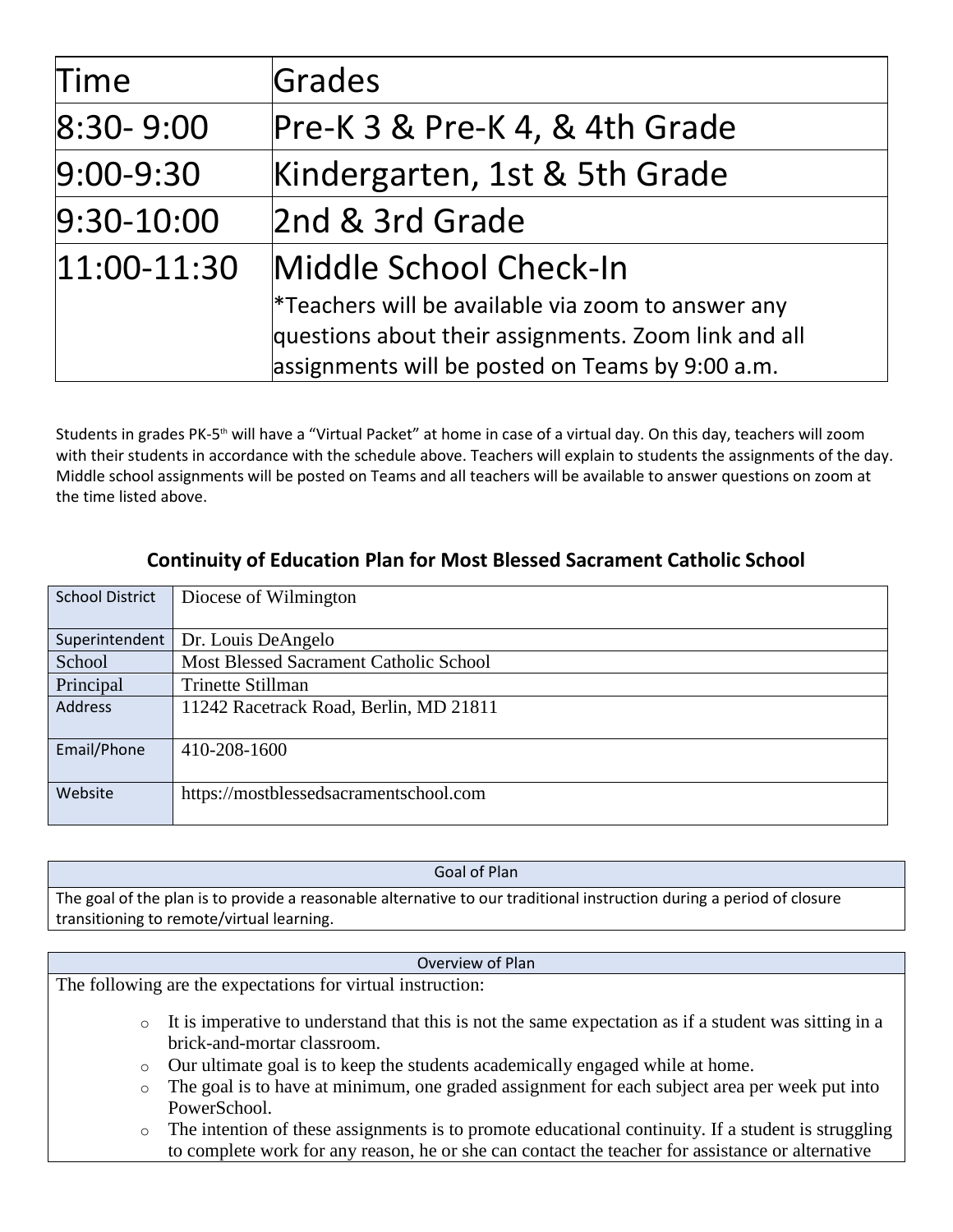assignments.

#### Expectations for Teaching and Learning

Instructional Expectations:

Each teacher will provide two 40-minute lessons per day throughout the duration of the mandated shutdown on an online platform.

- $\circ$  Pre-K will focus on language, math and social skills by providing Zoom classes daily.
- o K through 2 will focus on Religion, ELA and Math. They will be utilizing the digital platforms established (Thinkcentral for Math and Wonders for Reading) along with other websites that can be used as extension resources, as well as a means for communicating with parents for sight words, math fact practice, or any instructional concept that parents may need clarification. Please refer to information provided by the teacher to access your grade level's mode of communication for further instructions regarding assignments/activities.
- o Grades 3-8 will focus on the core subjects of Religion, ELA, Math, Social Studies, and Science using TEAMS as the platform for receiving assignments. Students will receive assignments in all subject areas.
- o Other content areas, such as Art, Music, Physical Education, and Technology will be assigned by Specials teachers through TEAMS when applicable. They will coordinate times with the homeroom teachers for each grade.
- o Students and families must check his or her TEAMS Classroom for emails, alerts, or updates in regard to his or her class.
- $\circ$  Teachers will use emails and individual phone calls to communicate with students and families about students' missing work.
- o Teachers will input grades into PowerSchool weekly.

# Communication Tools and Strategies

The school will utilize the communication tools at its disposal: phone messages, MBS Messenger, emails to faculty, students, and community, website updates, student and parent portals for gradebook management, as well as virtual meeting spaces.

# Access (Devices, Platforms, Handouts)

The school will utilize Zoom, TEAMS, and Seesaw as well as its 1-1 technology for students in grades 3-8. Online Curriculum sites for Math, ELA, and Social Studies will be utilized.

# Staff General Expectations

Staff expectations throughout the closure remain relatively the same. All staff is expected to maintain clear communication with their principal, colleagues, as well as students and parents. They are to effectively plan instruction according to their content level standards as well as meeting the needs of the various learners in their classrooms. Staff will continue to collaborate with the building administration and school counselor regarding learning needs of the students. Staff will continue to utilize the platforms available, such as TEAMS Classrooms, digital versions of textbooks, and any resources they deem appropriate and valuable. Staff is to prepare and post their lessons in a timely fashion, as well as grade and provide feedback when appropriate. Grades will be updated via our online gradebook, where students and parents will have continued access throughout the shutdown. Finally, if a student is not participating or turning in work within the allotted time, staff will make all reasonable efforts to contact the student and parents and, if needed, contact their building principal.

Student Expectations

Students are expected to check their school assigned emails daily. Students are expected to complete all assigned tasks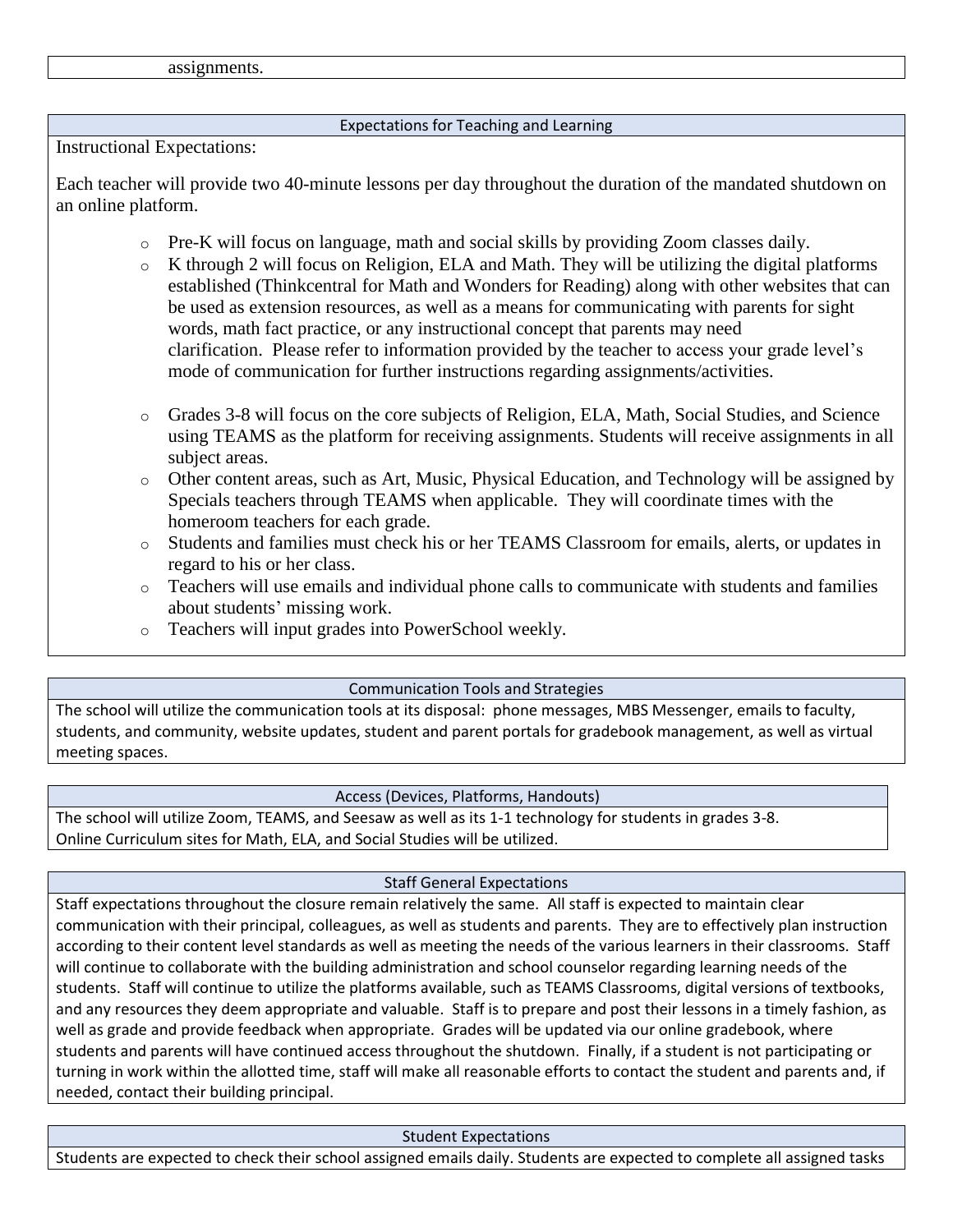in a timely manner. Students are expected to maintain high academic efforts and ask questions to their teachers as necessary. Students are expected to convey any challenges they may have during the closure.

Students are also expected to tend to their mental health. Anxiety, depression, stress can increase during times of crisis. Despite the closure, counseling services are available. School-based counseling will continue through the shutdown. Contact the school counselor if a student is struggling so school-based counseling can be set up.

#### Attendance / Accountability

Students will be held accountable and therefore counted as present when they attend ZOOM class and complete their assignments. Students will be given reasonable deadlines for the completion of individual assignments. Students will be given extended deadlines relative to the end of a marking period. Students may be given additional consideration if the school is aware of mitigating circumstances that are a barrier to the completion of assignments (lack of connectivity, lack of access to a device, etc.).

#### Covid Protocols/Updates

#### **NURSING**

COVID-19 is a public health concern, and as the eyes and ears of public health, school nurses understand this in the context of  $21$ <sup>\*</sup> century school nursing. Here are some activities school nurses will do while schools are closed.

- Stay current on the emerging COVID-19 to appropriately answer questions now and when schools reopen; also stay current on cases in your area.
- Coordinate with school administration and families to determine when and how students' school medication supplies can be picked up for use at home.
- Develop a system of communication for students and families to connect with you while schools are closed.
- Work with the information technology department to be sure you have access to student attendance rates (and add reasons for absences) for future events and when schools reopen.

# Mental Health and Well-Being

# **GUIDANCE**

The guidance counselor will be available and can be contacted through TEAMS. The Teams Counseling classroom will provide students and families with resources during the school closure and will continue to support teachers and families as needed. The counselor will keep parents, family and staff up-to-date by proactively pushing information out regarding the illness and how to address related stress and anxiety.

# School Grounds and Maintenance

Building Maintenance will continue to report to school when possible in order maintain the integrity of the school. They may work on projects deemed appropriate and safe depending on the circumstances.

# Short Term Virtual Learning

Each homeroom teacher is responsible for having available an establish plan for short term virtual learning occurrences. This will be utilized when short term virtual learning is necessary such as a weather closing. It should outline the above criteria and be ready to forward to families in the event of a school closing that is deemed a virtual learning day. It would be provided to the families via email the day the determination has been made for virtual learning. Teachers will then do an attendance Zoom to review the plans and clarify any questions.

Resource Links